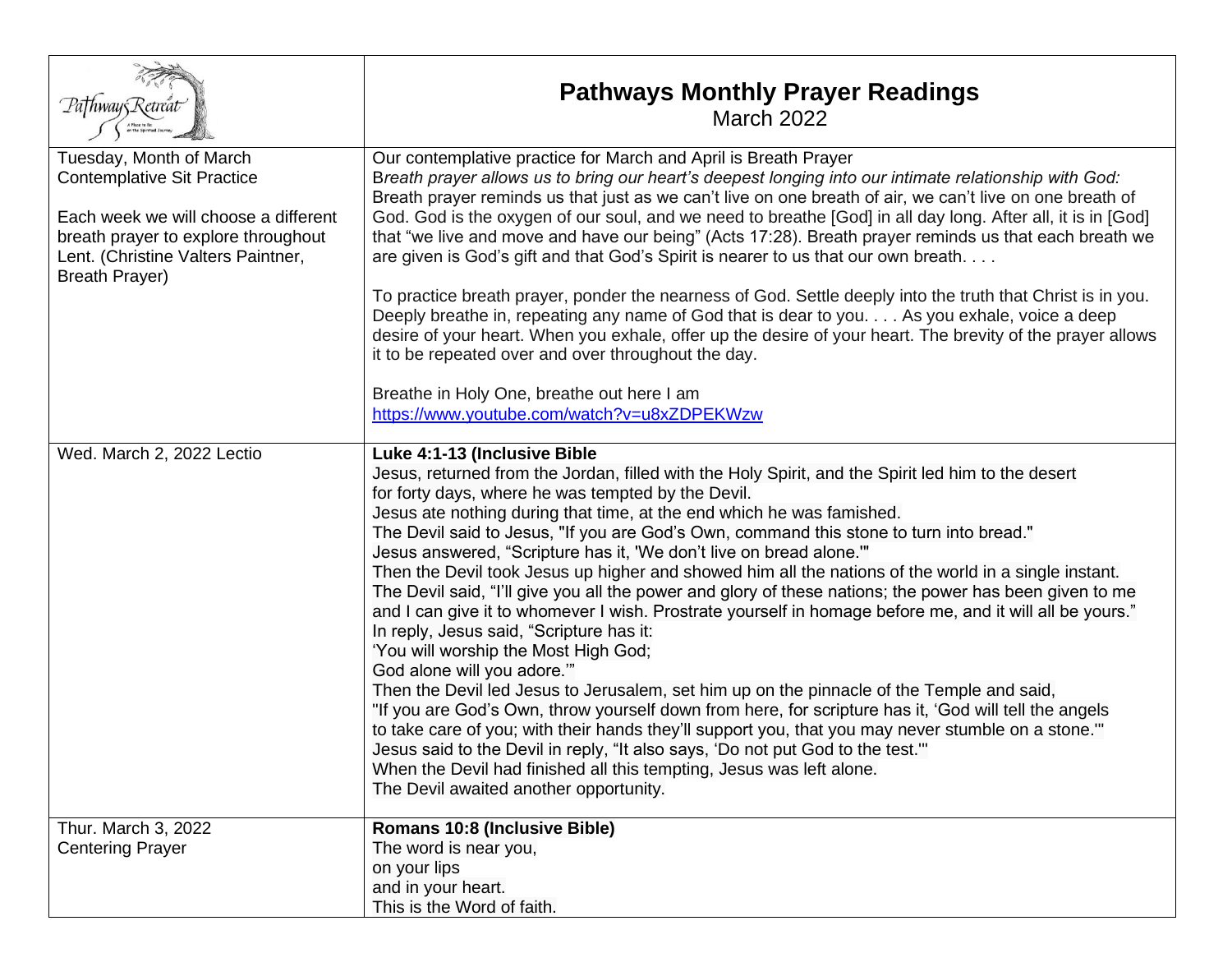| Wed. March 9, 2022 Lectio                       | Luke 13:31-35 (Inclusive Bible)<br>Just then, some Pharisees came to Jesus and said,<br>"You need to get out of town, and fast. Herod is trying to kill you."<br>Jesus replied, "Go tell that fox, 'Today and tomorrow, I'll be casting out devils and healing people,<br>and on the third day I'll reach my goal. Even with all that, I'll need to continue on my journey today,<br>tomorrow, and the day after that, since no prophet can be allowed to die anywhere except in Jerusalem.<br>"O Jerusalem, Jerusalem! You kill the prophets and stone those who are sent to you! How often have I                                                                                                                                                                                                                                                                                                                                                                                                                                        |
|-------------------------------------------------|--------------------------------------------------------------------------------------------------------------------------------------------------------------------------------------------------------------------------------------------------------------------------------------------------------------------------------------------------------------------------------------------------------------------------------------------------------------------------------------------------------------------------------------------------------------------------------------------------------------------------------------------------------------------------------------------------------------------------------------------------------------------------------------------------------------------------------------------------------------------------------------------------------------------------------------------------------------------------------------------------------------------------------------------|
|                                                 | wanted to gather your children together as a mother bird collects her babies under her wings-yet you<br>refuse me! So take note: your house will be left to you desolate. I tell you, you will not see me again until<br>you say, 'Blessed is the One who comes in the name of our God!"                                                                                                                                                                                                                                                                                                                                                                                                                                                                                                                                                                                                                                                                                                                                                   |
| Thur. March 10, 2022<br><b>Centering Prayer</b> | Psalm 27:8, 3-14 (Inclusive Bible)<br>You say to my heart, "Seek my face,"<br>and so it is your face, I seek!<br>I have confidence that I'll see the goodness of YHWH<br>in the land of the living!<br>Wait for God-stand tall<br>And let your heart take courage!<br>Yes, wait for YHWH!                                                                                                                                                                                                                                                                                                                                                                                                                                                                                                                                                                                                                                                                                                                                                  |
| Wed. March 16, 2022 Lectio                      | Isaiah 55:1-9 (Inclusive Bible)<br>"All who are thirsty, come to the waters!<br>You who have no money,<br>come, buy food and eat!<br>Come, buy wine and milk,<br>without money, without price!<br>Why spend your money for what is not bread,<br>your wages for what fails to satisfy?<br>Heed me and you will eat well,<br>you will delight in rich fare;<br>bend your ear, and come to me;<br>listen, that you may have life:<br>I will make an everlasting Covenant with you-<br>In fulfillment of the blessings promised to David.<br>See, I have made of you to be a witness to the peoples,<br>a leader and commander of the nations.<br>See, you will summon nations you never knew,<br>and nations that never knew you will come hurrying to you-<br>For the sake of YHWH, the Holy One of Israel, who will glorify you.<br>Seek me, YHWH, while I may still be found,<br>call upon me while I am near!<br>Let the corrupt abandon their ways, the evil their thoughts.<br>Let them return to YHWH, and I will have mercy on them; |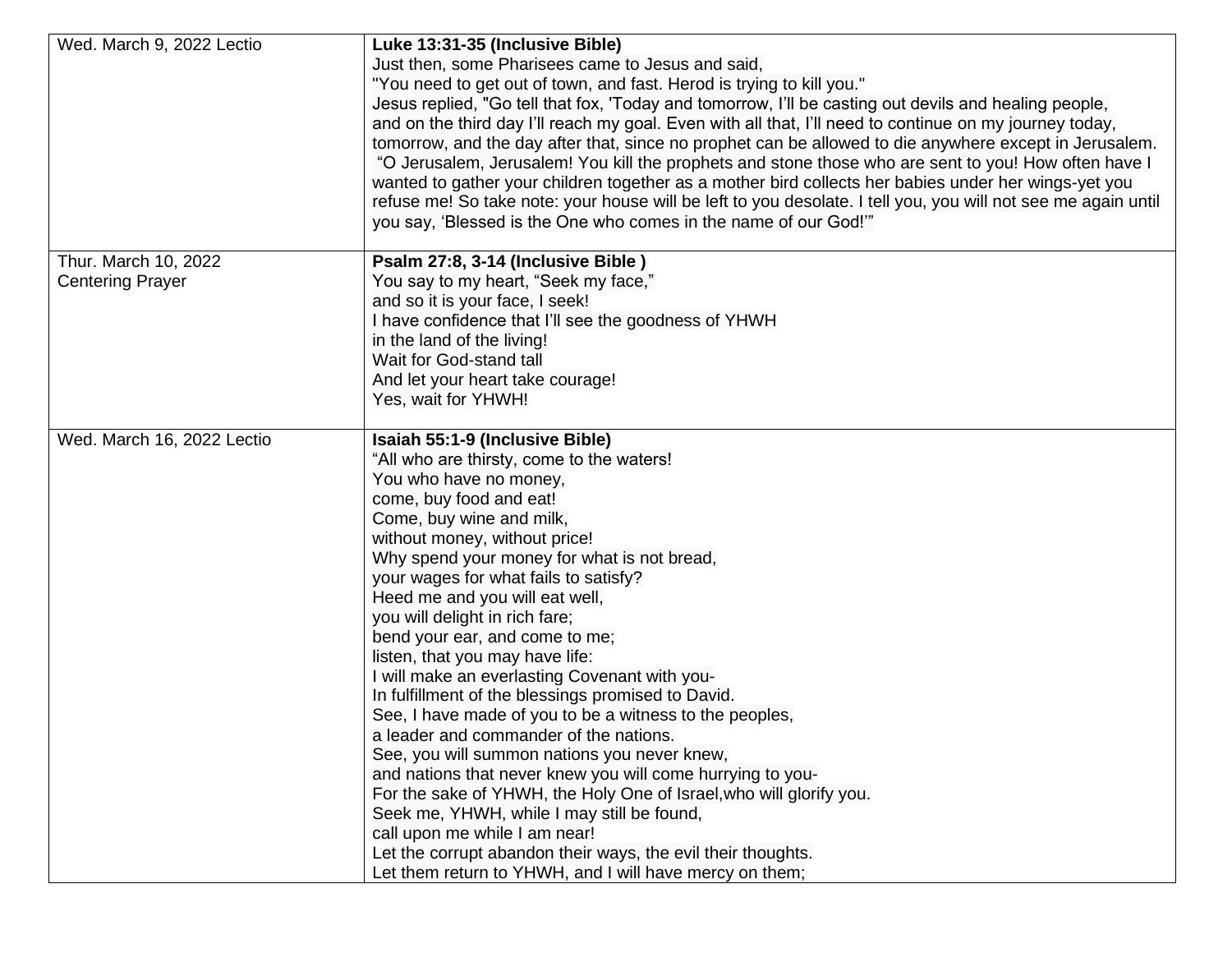|                            | return to God, for I will freely pardon.                                                                  |
|----------------------------|-----------------------------------------------------------------------------------------------------------|
|                            | For my thoughts are not your thoughts, nor are your ways, my ways," says YHWH.                            |
|                            | "As high as the heavens are above the earth,                                                              |
|                            | so high are my ways above your ways                                                                       |
|                            | and my thoughts above your thoughts."                                                                     |
|                            |                                                                                                           |
| Thur. March 17, 2022       | Psalm 63:1-8 (Inclusive Bible)                                                                            |
| <b>Centering Prayer</b>    | YHWH, my God,                                                                                             |
| Psalm                      | You are the One I seek.                                                                                   |
|                            | My soul thirsts for you;                                                                                  |
|                            | my body longs for you                                                                                     |
|                            | in this dry and weary land                                                                                |
|                            | where there is no water.                                                                                  |
|                            | So I look to you in the sanctuary                                                                         |
|                            | to see your power and glory;                                                                              |
|                            | because your love is better than life,                                                                    |
|                            | my lips glorify you.                                                                                      |
|                            | And so I will bless you while I live;                                                                     |
|                            | In your Name I lift up my hands.                                                                          |
|                            | My soul will be seated as with a sumptuous feast,                                                         |
|                            | and with joyful cries I will praise you.                                                                  |
|                            | I remember you when I'm in bed;                                                                           |
|                            | through sleepless nights I meditate on you,                                                               |
|                            | because you are my help                                                                                   |
|                            | and in the shadow of your wings I sing for joy.                                                           |
|                            | My soul clings to you;                                                                                    |
|                            | your mighty hand upholds me.                                                                              |
| Wed. March 23, 2022 Lectio | Luke 15:1-3, 11b-32 (Inclusive Bible)                                                                     |
| Prodigal son               | Meanwhile, the tax collectors and sinners were all gathering around Jesus to listen to his teaching, at   |
|                            | which the Pharisees and religious scholars murmured, "This person welcomes sinners and eats with          |
|                            | them!" Jesus then addressed this parable to them:                                                         |
|                            | "A man who had two sons. The younger of them said to their father, 'Give me the share of the estate that  |
|                            | is coming to me.' So the father divided his property between them. Some days later, the younger son       |
|                            | gathered up his belongings and went off to a distant land. Here he squandered all his money on loose      |
|                            | living.'                                                                                                  |
|                            |                                                                                                           |
|                            | "After everything was spent, a great famine broke out in the land, and the son was in great need. So he   |
|                            | went to a landowner, who sent to a farm to take care of the pigs. The son was so hungry that he could     |
|                            | have eaten the husks that were fodder for the pigs, but no one made a move to give him anything.          |
|                            | Coming to his senses at last, he said, 'How many hired hands at my father's house have more than          |
|                            | enough to eat, while here I am starving! I'll quit and go back home and say, "I've sinned against God and |
|                            | against you; I no longer deserve to be called one of your children. Treat me like one of your hired       |
|                            | hands."                                                                                                   |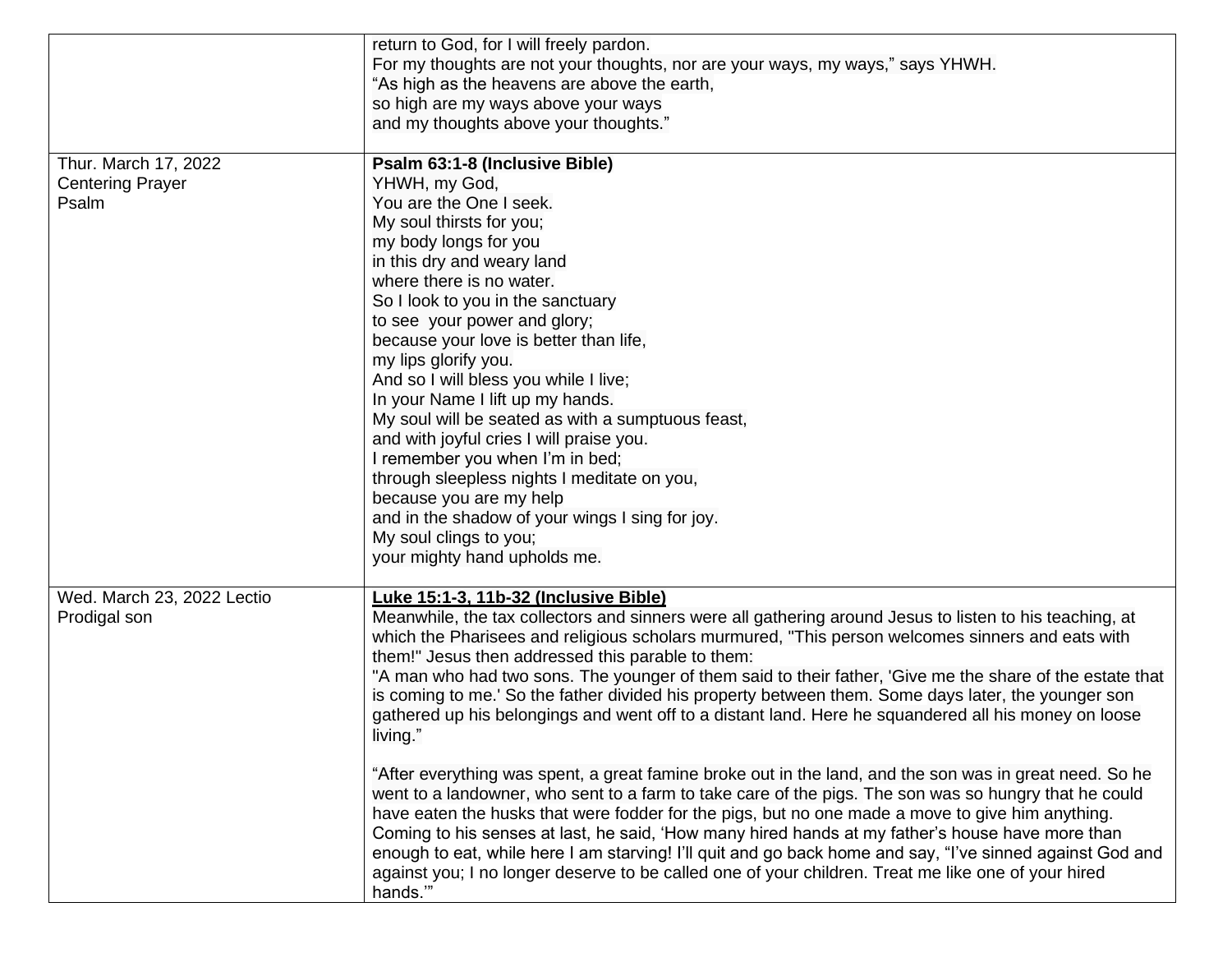|                                       | With that, the younger son set off for home.<br>"While still a long way off, the father caught sight of the retuning child and was deeply moved.<br>The father ran out to meet him, threw his arms around him and kissed him.<br>The son said to him, 'I've sinned against God and against you;<br>I no longer deserve to be called one of you children.'<br>But his father said to one of the workers, 'Quick! Bring out the finest robe and put it on him; put a ring on<br>his finger and shoes on his feet. Take the calf we've been fattening and butcher it.<br>Let's eat and celebrate! This son of mine was dead and has come back to life. He was lost and now he's<br>found!' And the celebration began.                                                                                                                                                                                                                                                                                                                 |
|---------------------------------------|------------------------------------------------------------------------------------------------------------------------------------------------------------------------------------------------------------------------------------------------------------------------------------------------------------------------------------------------------------------------------------------------------------------------------------------------------------------------------------------------------------------------------------------------------------------------------------------------------------------------------------------------------------------------------------------------------------------------------------------------------------------------------------------------------------------------------------------------------------------------------------------------------------------------------------------------------------------------------------------------------------------------------------|
|                                       | "Meanwhile the elder son had been out in the field. As he neared the house, he heard the sounds of<br>music and dancing. He called one of the workers and asked what was happening.<br>The worker answered, 'Your brother is home, and the fatted calf has been killed because your father has<br>him back safe and sound.' "The son got angry at this and refused to go into the part, but his father came<br>out and pleaded with him. The older son replied, 'Look! For years now I've done every single thing you<br>asked me to do. I never disobeyed even one of your orders, yet you never gave me so much as a kid<br>goat to celebrate with my friends. But then this son of yours comes home after going through your money<br>with prostitutes, and you kill the fatted calf for him!' "'But my child!' the father said, 'You're with me<br>always, and everything I have is yours. But we have to celebrate and rejoice! This brother of yours was<br>dead and has come back to life. He was lost and now he's found." |
| Thur. March 24, 2022 Centering Prayer | Psalm 32: 1, 5-6 (Inclusive Bible)<br>Happiness comes from having your rebellion taken away,<br>from having your failure completely covered.<br>Happiness comes from YHWH not counting your mistakes,<br>from having nothing to hide.<br>Finally I admitted my sin to you, and stopped hiding my guilt.<br>I said, "I confess my rebellion, YHWH," and you took away the guilt of my sin.<br>That's why people of faith everywhere should pray to you-they'll find you.<br>Even when the flood begins rising, it will never touch them.<br>You are my hiding place; you'll protect me from trouble<br>and surround me with songs of freedom.                                                                                                                                                                                                                                                                                                                                                                                       |
| Wed. March 30, 2022                   | John 12:1-8<br>Six days before the Passover Jesus went to Bethany, the village of Lazarus,<br>whom Jesus had raised from the dead.<br>There they gave a banquet in Jesus' honor, at which Martha served.<br>Lazarus was one of those at the table.<br>Mary brought a pound of costly ointment, pure nard, and anointed the feet of Jesus,<br>wiping them with her hair. The house was full of the scent of the ointment.<br>Judas Iscariot, one of the disciples- the one who was to betray Jesus-protested,<br>"Why wasn't this ointment sold? It could have brought nearly a year's wages,<br>and the money been given to poor people!" Judas didn't say this he was concerned for poor people,                                                                                                                                                                                                                                                                                                                                  |